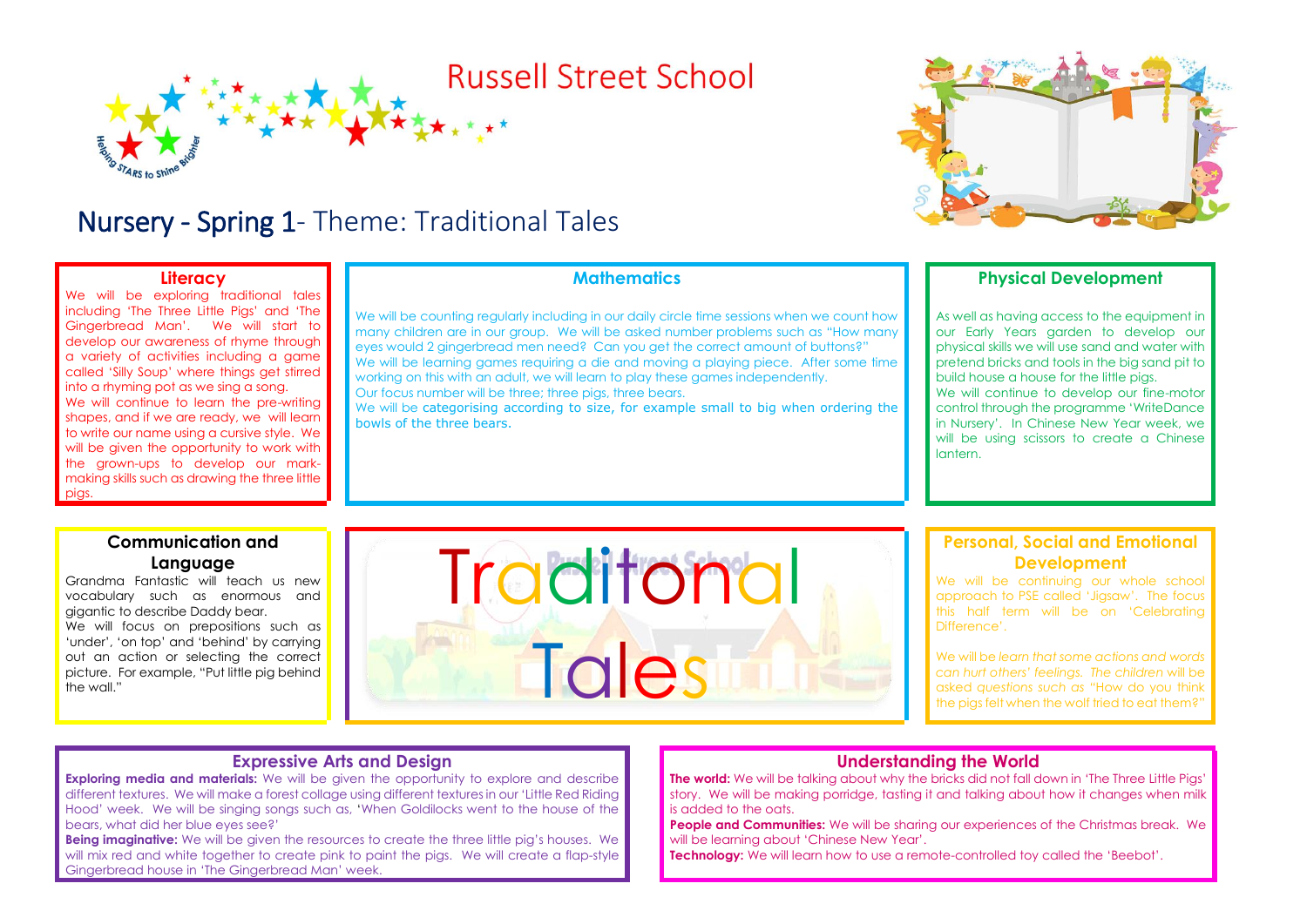|                |                                                            | English / Maths                                                                                                                                                                                       | <b>New</b><br>Vocabulary                               | <b>CLL</b>                                                                                                                               | <b>PSED</b>                                                                                                                                                                                                                                                           | <b>UW</b>                                                                                                                                            | PD                                                                                                                                                                                                                                 | CD                                                                                                                                  |
|----------------|------------------------------------------------------------|-------------------------------------------------------------------------------------------------------------------------------------------------------------------------------------------------------|--------------------------------------------------------|------------------------------------------------------------------------------------------------------------------------------------------|-----------------------------------------------------------------------------------------------------------------------------------------------------------------------------------------------------------------------------------------------------------------------|------------------------------------------------------------------------------------------------------------------------------------------------------|------------------------------------------------------------------------------------------------------------------------------------------------------------------------------------------------------------------------------------|-------------------------------------------------------------------------------------------------------------------------------------|
|                | <b>Traditonal</b><br><b>Tales</b>                          |                                                                                                                                                                                                       |                                                        |                                                                                                                                          | Personal, Social,<br><b>Emotional Development</b>                                                                                                                                                                                                                     |                                                                                                                                                      |                                                                                                                                                                                                                                    |                                                                                                                                     |
| $\mathbf{1}$   | Little Red Riding Hood<br>Little Red<br><b>Riding Hood</b> | Reading<br>Listens to stories<br>with<br>increasing<br>attention<br>and<br>recall.<br>Maths<br>Recites numbers in<br>order to $10 - link$<br>counting<br>to<br>around the circle<br>(star of the Day) | Feeling<br>frightened,<br>terrified<br>and<br>startled | Speaking one-to-<br>one with adult<br>about<br>their<br>Christmas break.<br>Uses talk to recall<br>and relive past<br>experiences.       | Sharing<br>experiences<br>of<br>Christmas break.<br>Communicate<br>freely about own<br>home<br>and<br>community.<br>Jigsaw Celebrating<br>Difference Lesson 1                                                                                                         | Sharing<br>experiences<br>of<br>Christmas break.<br>Remembers<br>and<br>about<br>talks<br>significant<br>events<br>their<br>in<br>own<br>experience. | On<br>arrival<br>in<br>mornings<br>Practise<br>pre-<br>writing shapes.                                                                                                                                                             | Little<br>Red<br>Riding<br>Hood - forest collage<br>different<br>using<br>textures.<br>Experiments to create<br>different textures. |
| $\overline{2}$ | The Three Little Pigs<br>The Three<br>Little Pia           | <b>Writing</b><br>Drawing the three<br>little pigs.<br>Sometimes<br>gives<br>meaning to marks<br>as they draw<br>Maths<br>the<br>Focus<br>on<br>number 3                                              | Asking<br>squealed,<br>snarled<br>and<br>screamed      | Listening<br>and<br>Attention<br>in<br>with<br>Joins<br>repeated refrains<br>anticipates<br>and<br>key events and<br>phrases in stories. | Circle - How do you<br>think the pigs felt?<br>Relate<br>to<br>last<br>week's<br>Grandma<br>Fantastic<br>vocabulary.<br>What does the wolf<br>need to learn from<br>what<br>has<br>happened?<br>Knows that some<br>actions and words<br>can hurt others'<br>feelings. | Why did the house<br>made of bricks not<br>blow down?<br>Talks about why<br>things happen.                                                           | Sand and water<br>with<br>pretend<br>bricks and tools in<br>sand pit (pretend<br>to build house)<br>Handles<br>tools,<br>objects,<br>construction<br>and<br>malleable<br>materials<br>safely<br>with<br>and<br>increasing control. | Little Pig House -<br>house collage (straw,<br>sticks<br>or printing<br>bricks)<br>Colour mixing $-$ red<br>and white               |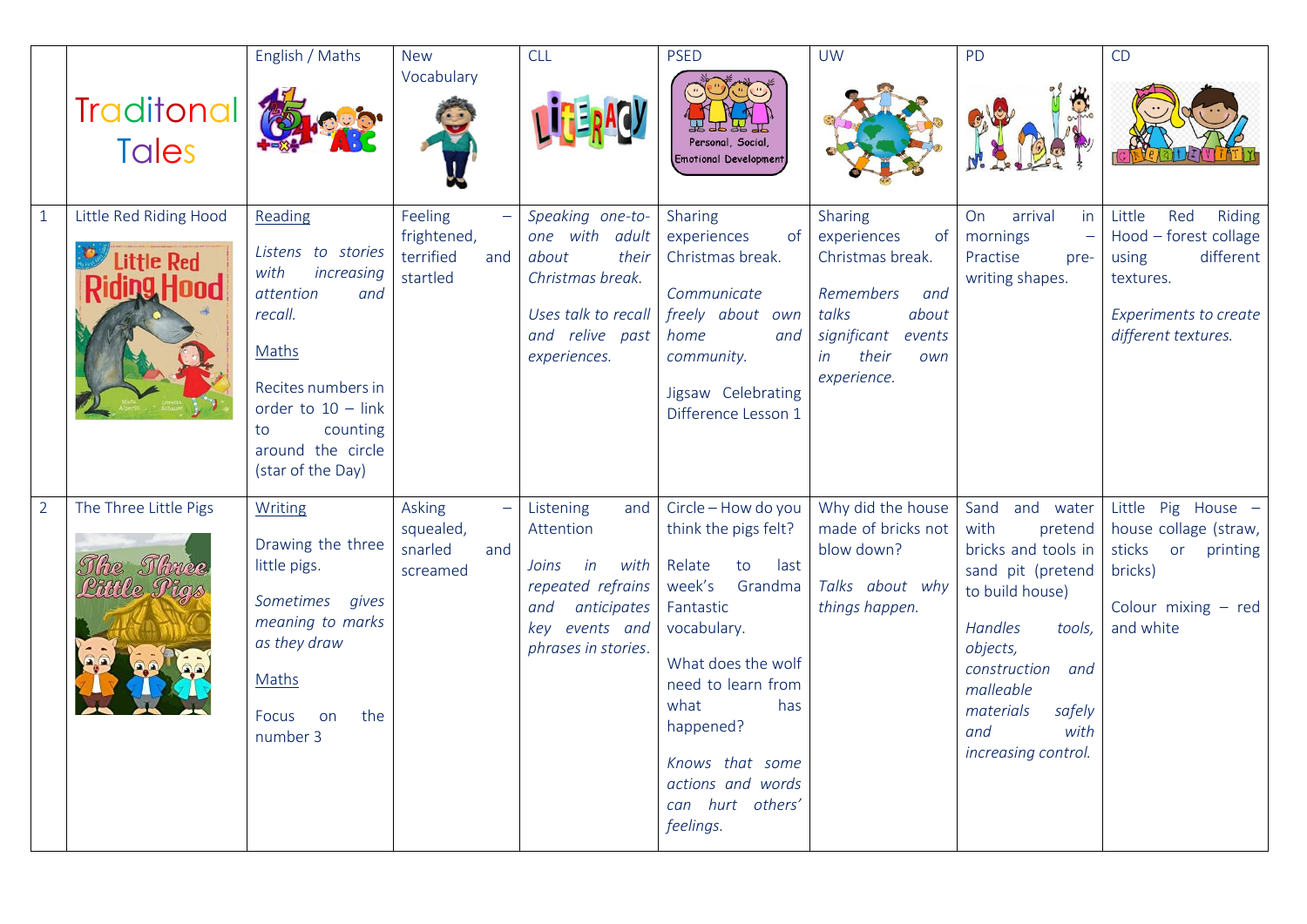|                |                                                                                                 |                                                                                                                                                                                                                                                                                |                                                             |                                                                                                                                                                                                           | Jigsaw Celebrating<br>Difference Lesson 2                                                                                                                                                                                               |                                                                                                                     |                                                                                                                          |                                                                                                                                                                                 |
|----------------|-------------------------------------------------------------------------------------------------|--------------------------------------------------------------------------------------------------------------------------------------------------------------------------------------------------------------------------------------------------------------------------------|-------------------------------------------------------------|-----------------------------------------------------------------------------------------------------------------------------------------------------------------------------------------------------------|-----------------------------------------------------------------------------------------------------------------------------------------------------------------------------------------------------------------------------------------|---------------------------------------------------------------------------------------------------------------------|--------------------------------------------------------------------------------------------------------------------------|---------------------------------------------------------------------------------------------------------------------------------------------------------------------------------|
| $\overline{3}$ | Goldilocks<br>and<br>the<br>Bears/Chinese<br>Three<br>New Year<br>Goldilocks<br>the Three Bears | Reading - Phonics<br>Shows awareness<br>of rhyme. Bear -<br>chair<br>Maths<br>Categorising<br>according to size $-$<br>small to big $-$<br>bowls of the three<br>bears for example                                                                                             | <b>Tasting</b><br>delicious,<br>scrumptious<br>and tempting | Changes<br>to<br>porridge<br>Questions<br>why<br>things<br>happen<br>and<br>gives<br>explanations.                                                                                                        | Circle - How do you<br>think baby bear felt<br>when he saw his<br>broken chair?<br>Knows that some<br>actions and words<br>can hurt others'<br>feelings.<br>Jigsaw Celebrating<br>Difference Lesson 3                                   | Making porridge -<br>looking at change<br>Adding liquids to<br>different foods and<br>look at change.               | Create a card to<br>cheer baby bear<br>up!<br>Name writing<br>Can copy some<br>letters, e.g. letters<br>from their name. | - 'When<br>Singing<br>Golidlocks went to<br>the house of<br>the<br>bears, what did her<br>blue eyes see?'                                                                       |
| $\overline{4}$ | The Magic Porridge Pot                                                                          | Reading<br>Shows awareness<br>of.<br>rhyme<br>assessment<br>Maths<br>2 10 frames joined<br>togother,<br>characters<br>(lady)<br>and girl from doll's<br>house set), 2 pots<br>and die. Roll the<br>and<br>die<br>move<br>number of spaces.<br>Who can get to the<br>pot first? | Checking (hear)<br>bubbling,<br>boiling<br>and<br>simmering | Put it in the pot $-$<br>adult-led activity<br>Shows<br>understanding of<br>prepositions such<br>as 'under', 'on<br>top', 'behind' by<br>carrying out an<br>action<br>or<br>selecting correct<br>picture. | Introduce<br>'Signs<br>For Feelings' - signs<br>for happy,<br>sad,<br>angry,<br>disappointed,<br>scared and excited<br>Talk<br>about<br>strategies that can<br>be used to manage<br>anger.<br>Jigsaw Celebrating<br>Difference Lesson 4 | Winter walk - signs<br>of winter<br>Developing<br>an<br>understanding of<br>growth, decay and<br>changes over time. | Hopscotch - EY<br>garden<br>stand<br>Can<br>momentarily<br>on<br>one foot<br>when<br>shown.                              | Painting<br>using<br>different<br>textures<br>such as porridge in<br>paint etc.<br>Printing using wintery<br>colours purple, blues,<br>white etc - cups, lego,<br>sponges, cars |
| 5              | The<br>Gingerbread<br>Man/Winter in the Park<br>week                                            | Reading - Phonics<br>Shows awareness<br>of rhyme (man,<br>ran, can).                                                                                                                                                                                                           | Action $-$ raced,<br>dashed<br>and<br>sprinted              | The Gingerbread<br>Man story $=$<br>Listens to stories<br>with<br>increasing                                                                                                                              | Adult-led activity $=$<br>Play a game in a<br>such as<br>group<br>snakes and ladders                                                                                                                                                    | Remote controlled<br>cars/Bee-Bots<br>adult-led activity<br>Bee-Bot<br>(forest                                      | Hopscotch $-$ EY<br>garden<br>stand<br>Can<br>momentarily<br>on                                                          | Creating<br>a<br>gingerbread<br>house<br>(flap<br>book<br>page<br>design)                                                                                                       |